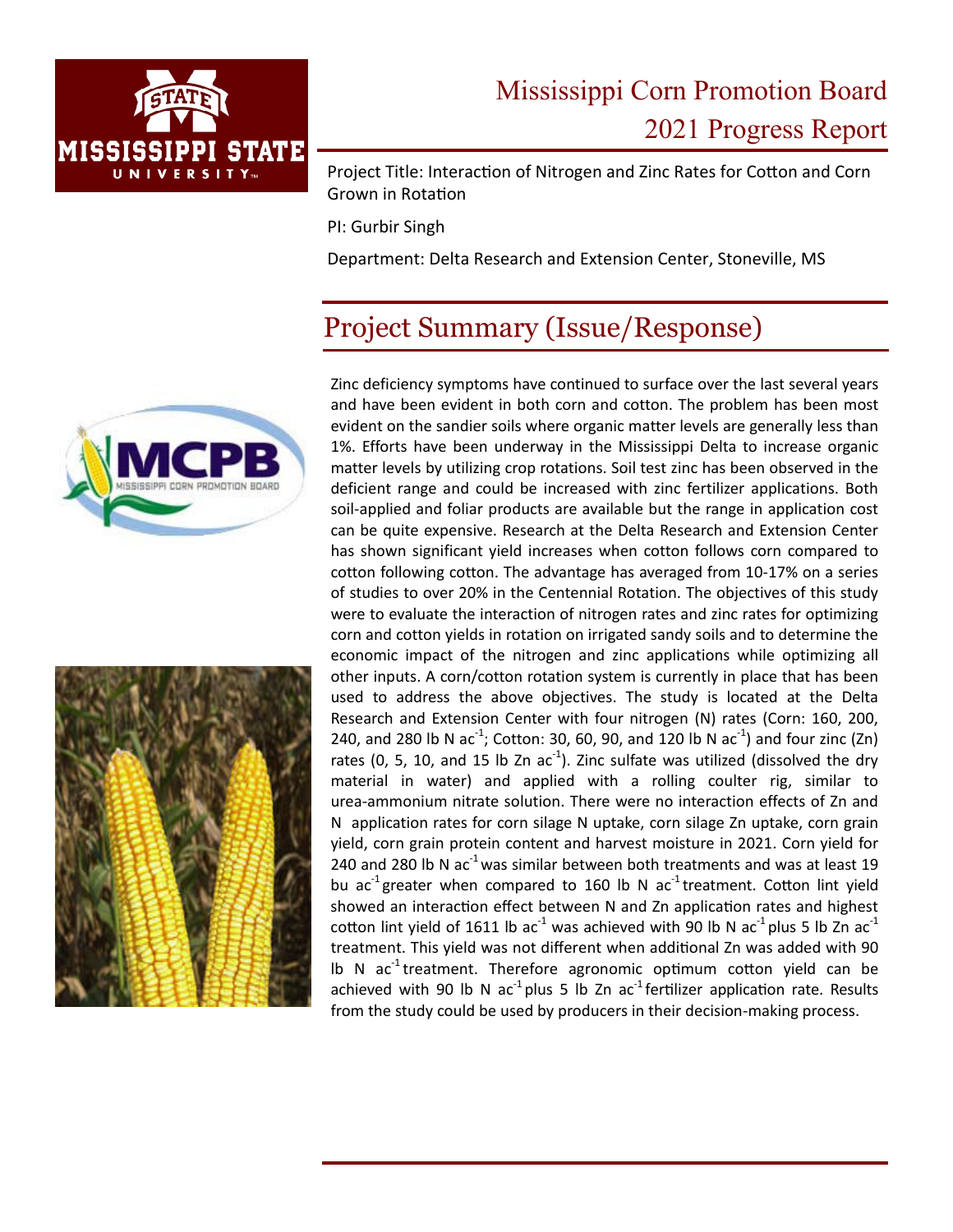



### Project Results/Outcomes

All data were statistically analyzed using the glimmix procedure in SAS statistical software. Nitrogen and zinc rates were treated as fixed factors and replications of the treatment were random factor. The model parameters were tested at alpha = 0.05. Mean comparisons were made using the T‐grouping method with LSMEANS statement.

There were no interaction effects of Zn and N rate application for corn silage N uptake, corn silage Zn uptake, corn grain yield, corn grain protein content and harvest moisture in 2021. However, corn silage N uptake, corn grain protein content and corn yield were affected by the main effects of N rate application (Table 1) The highest yield 175 bu  $ac<sup>-1</sup>$  was received with 280 lb N ac<sup>-1</sup>. Corn yield for 240 and 280 lb N ac<sup>-1</sup> was similar between both treatments and was at least 19 bu ac<sup>-1</sup> greater when compared to 160 lb N ac<sup>-1</sup> treatment. Corn silage Zn uptake was more than 14.1 lb Zn  $ac^{-1}$  for treatments 10 and 15 lb Zn  $ac<sup>-1</sup>$  when averaged over N application treatments. Harvest moisture for corn increased as the N application rate was increased when averaged over the Zn application treatments.

Seed cotton yield was affected by the two-way interaction of N and Zn rate treatments (Table 2). The lowest seed cotton yield of 2528 lb  $ac<sup>-1</sup>$  was observed in 30 lb N ac<sup>-1</sup> and 0 lb Zn ac<sup>-1</sup> treatment whereas a higher seed cotton yield of 3278 lb ac<sup>-1</sup> was observed in 120 lb N ac<sup>-1</sup> and 15 lb Zn ac<sup>-1</sup> treatment. When N was applied at 30, 90, and 120 lb  $ac<sup>-1</sup>$  with 10 or 15 lb Zn  $ac<sup>-1</sup>$  the seed cotton yield showed no significant differences (Table 1). Cotton lint yield also showed an interaction effect and highest cotton lint yield of 1611 lb ac<sup>-1</sup> was achieved with 90 lb N ac<sup>-1</sup> plus 5 lb Zn ac<sup>-1</sup> treatment. This yield was not different when additional Zn was added with 90 lb N  $ac^{-1}$ treatment. Therefore agronomic optimum cotton yield can be achieved with 90 lb N  $ac^{-1}$  plus 5 lb Zn  $ac^{-1}$  fertilizer rate. Cotton fiber fineness showed difference only with the main effects where cotton fiber fineness decreased with increasing rate of N application. In contrast, cotton fiber fineness increased with increasing rate of Zn application. Cotton fiber color showed significant differences with only N application rates (Table 2).

| N Rate                 |                      |     | Silage N Uptake (lb/ac) |                        |                      |              | Silage Zn Uptake (lb/ac) |       |                        |                      | Corn Yield at 15.5% (bu/ac) |     |                        |                      |       | Harvest Moisture (%) |       |                        |                      |        | Grain Protein (%) |                        |      |      |                  |
|------------------------|----------------------|-----|-------------------------|------------------------|----------------------|--------------|--------------------------|-------|------------------------|----------------------|-----------------------------|-----|------------------------|----------------------|-------|----------------------|-------|------------------------|----------------------|--------|-------------------|------------------------|------|------|------------------|
| (lb<br>N/ac            | Zinc Rate (lb Zn/ac) |     |                         | Main<br><b>Effects</b> | Zinc Rate (lb Zn/ac) |              |                          |       | Main<br><b>Effects</b> | Zinc Rate (lb Zn/ac) |                             |     | Main<br><b>Effects</b> | Zinc Rate (lb Zn/ac) |       |                      |       | Main<br><b>Effects</b> | Zinc Rate (lb Zn/ac) |        |                   | Main<br><b>Effects</b> |      |      |                  |
|                        | $\bf{0}$             |     | 10                      | 15                     |                      | $\mathbf{0}$ |                          | 10    | 15                     |                      | 0                           |     | 10                     | 15                   |       |                      |       | 10                     | 15                   |        |                   |                        | 10   | 15   |                  |
| 160                    | 186                  | 186 | 155                     | 180                    | 177c                 |              | 9.9                      | 12.8  | 1.8                    | 10.4 <sub>b</sub>    | 55                          | 157 | 150                    | 149                  | 153c  | 17.8                 | 17.9  | 18.2                   |                      | 7 8c   | 9.1               | 8.7                    | 8.7  | 8.6  | 8.8d             |
| 200                    | 194                  | 180 | 198                     | 194                    | 192c                 | 6.5          | 9.4                      | 13.2  | : 2                    | 10.5 <sub>b</sub>    | 169                         | 164 | 168                    | 168                  | 167b  | 17.2                 | 18.4  | 18.3                   | 18                   | 18.0bc | 9.4               | 9.6                    | 9.3  | 9.4  | 9.4c             |
| 240                    | 231                  | 224 | 209                     |                        | 220 <sub>b</sub>     | 10.2         | 12                       | 12.4  | 16.3                   | 12.8a                | 172                         | 171 | 174                    | 70                   | 172ab | 17.5                 | 18.6  | 18.8                   | 18.5                 | 18.3ab | 10                | 9.7                    | 10   | 10   | 9.9 <sub>b</sub> |
| 280                    | 210                  | 252 | 272                     | 256                    | 248a                 |              | 13.4                     | 17.8  | 16.2                   | 13.8a                | 173                         | 176 | 168                    | 183                  | 175a  | 18.4                 | 18.6  | 18.3                   | 18.5                 | 18.5a  | 10.4              | 10.2                   | 10.4 | 10.1 | 10.3a            |
| Main<br><b>Effects</b> | 205                  | 211 | 209                     | 212                    |                      | 7.9c         | 1.2b                     | 14.1a | 14.3a                  |                      | 167                         | 167 | 165                    | 168                  |       | 17.7b                | 18.4a | 18.4a                  | 18.1a                |        | 9.7               | 9.6                    | 9.6  | 9.5  |                  |

Table 1. Means represent nitrogen (N) and zinc (Zn) rate treatments' main effects and their interactions for corn silage N and Zn uptake, corn grain yields, harvest moisture and grain protein content. Means followed by the same letter within a column or a row do not differ significantly at P<0.05.